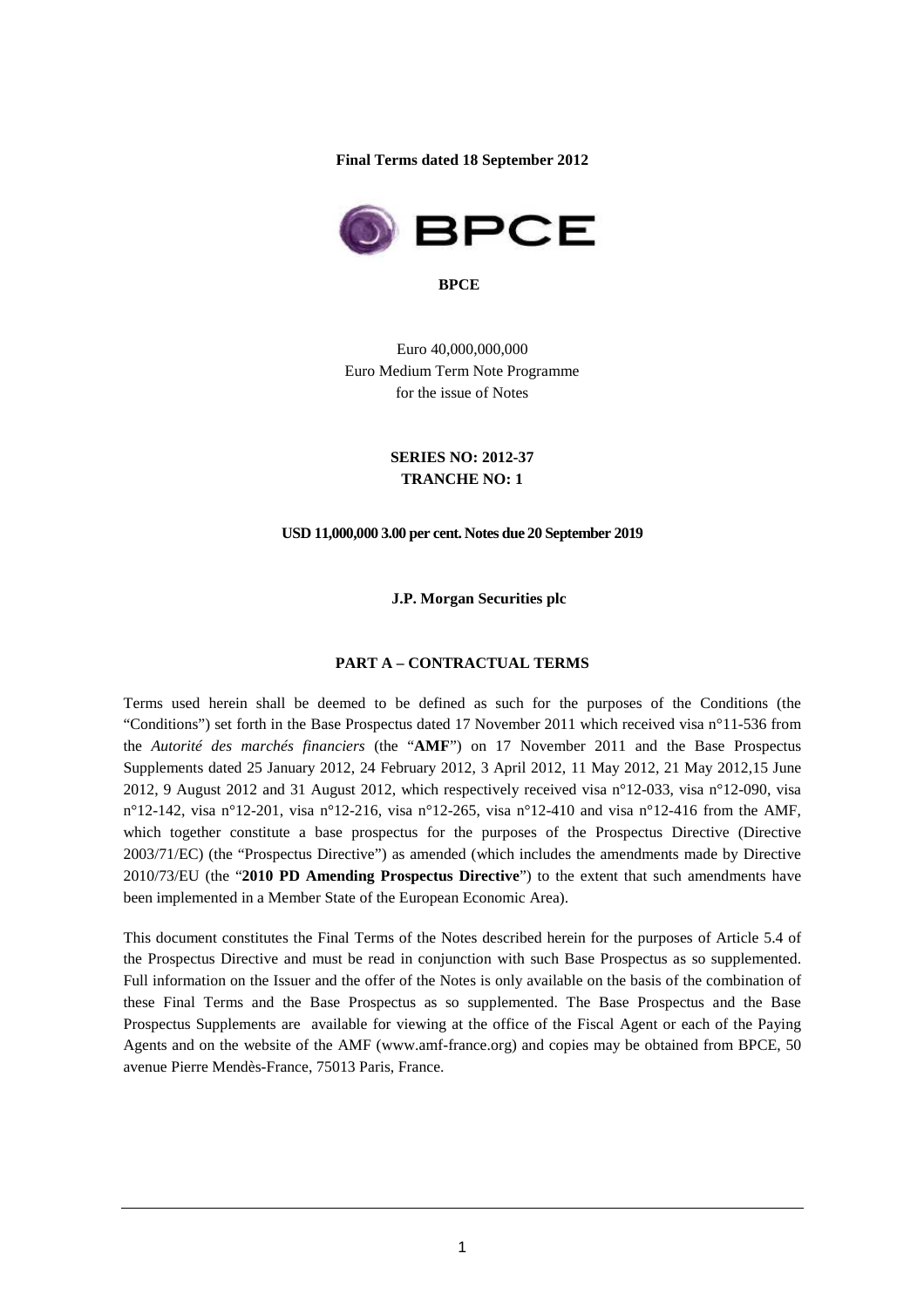| 1. | Issuer:                                                          |                                                                          | <b>BPCE</b>                                                                                                                                                                |  |
|----|------------------------------------------------------------------|--------------------------------------------------------------------------|----------------------------------------------------------------------------------------------------------------------------------------------------------------------------|--|
| 2. |                                                                  | (i) Series Number:                                                       | 2012-37                                                                                                                                                                    |  |
|    | (ii)                                                             | Tranche Number:                                                          | 1                                                                                                                                                                          |  |
|    |                                                                  |                                                                          |                                                                                                                                                                            |  |
| 3. |                                                                  | Specified Currency or Currencies:                                        | United States Dollar (« USD »)                                                                                                                                             |  |
| 4. | <b>Aggregate Nominal Amount of Notes</b><br>admitted to trading: |                                                                          |                                                                                                                                                                            |  |
|    | (i)                                                              | Series:                                                                  | USD 11,000,000                                                                                                                                                             |  |
|    | (ii)                                                             | Tranche:                                                                 | USD 11,000,000                                                                                                                                                             |  |
| 5. | <b>Issue Price:</b>                                              |                                                                          | 100 per cent. of the Aggregate Nominal Amount                                                                                                                              |  |
| 6. | Specified Denomination(s):                                       |                                                                          | <b>USD 200,000</b>                                                                                                                                                         |  |
| 7. | (i)                                                              | Issue Date:                                                              | 20 September 2012                                                                                                                                                          |  |
|    | (ii)                                                             | <b>Interest Commencement Date:</b>                                       | <b>Issue Date</b>                                                                                                                                                          |  |
| 8. |                                                                  | <b>Interest Basis:</b>                                                   | 3.00 per cent. Fixed Rate                                                                                                                                                  |  |
|    |                                                                  |                                                                          | (further particulars below)                                                                                                                                                |  |
| 9. |                                                                  | Maturity Date:                                                           | 20 September 2019                                                                                                                                                          |  |
|    |                                                                  | 10. Redemption/Payment Basis                                             |                                                                                                                                                                            |  |
|    |                                                                  |                                                                          | Redemption at par                                                                                                                                                          |  |
|    |                                                                  |                                                                          |                                                                                                                                                                            |  |
|    | Basis:                                                           | 11. Change of Interest or Redemption/Payment                             | Not Applicable                                                                                                                                                             |  |
|    |                                                                  | 12. Put/Call Options:                                                    | Not Applicable                                                                                                                                                             |  |
|    | 13. (i) Status of the Notes:                                     |                                                                          | <b>Unsubordinated Notes</b>                                                                                                                                                |  |
|    |                                                                  |                                                                          |                                                                                                                                                                            |  |
|    | (ii)                                                             | Dates of the corporate authorisations<br>for issuance of Notes obtained: | Decisions of the <i>Directoire</i> of the Issuer dated 04 June<br>2012 and of Roland Charbonnel, Director Group Funding<br>and Investor relations dated 10 September 2012. |  |
|    |                                                                  | 14. Method of distribution:                                              | Non-syndicated                                                                                                                                                             |  |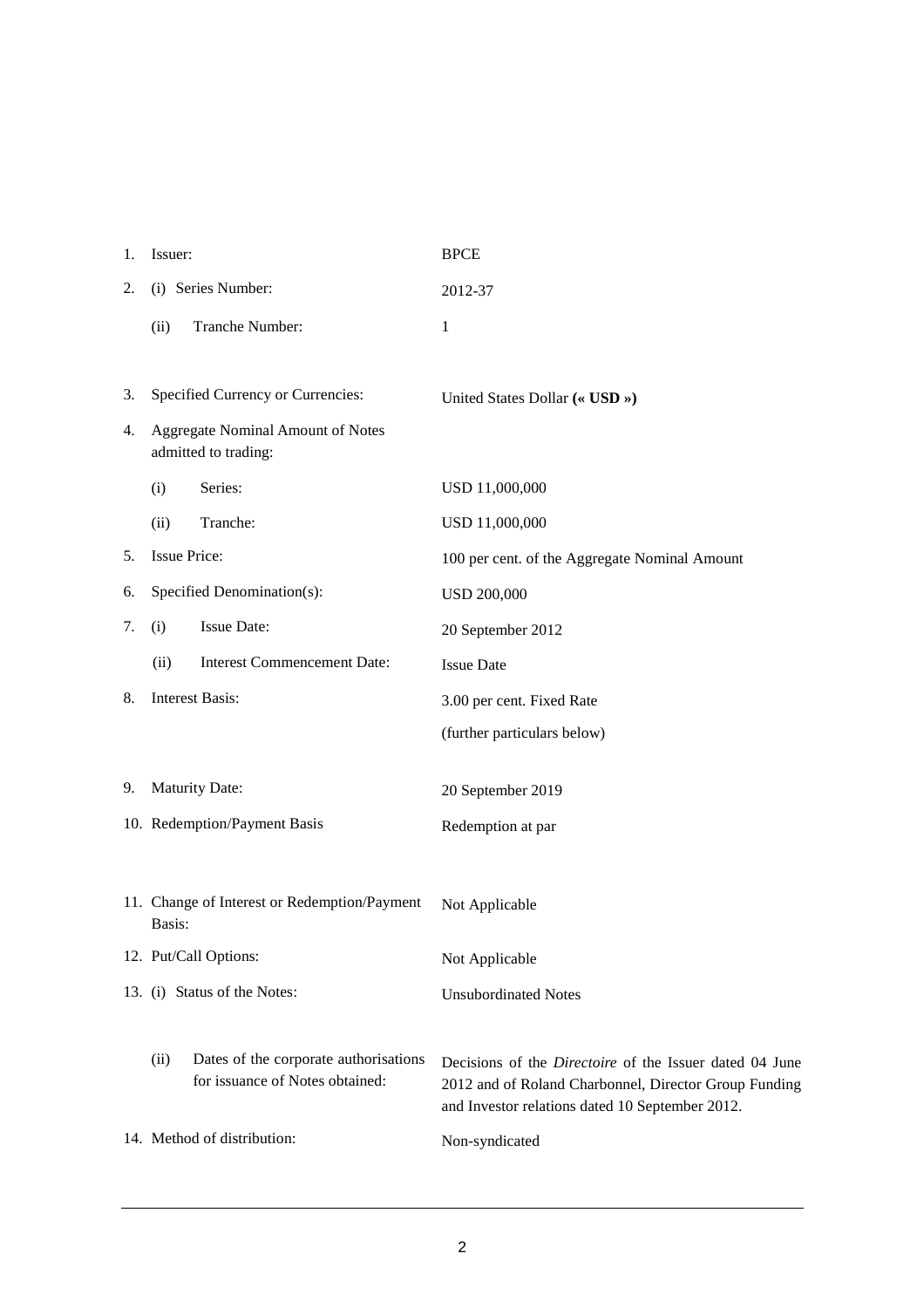# **PROVISIONS RELATING TO INTEREST (IF ANY) PAYABLE**

|  |       | 15. Fixed Rate Note Provisions                                                                                                                                                                             | Not Applicable                                                                                                                   |
|--|-------|------------------------------------------------------------------------------------------------------------------------------------------------------------------------------------------------------------|----------------------------------------------------------------------------------------------------------------------------------|
|  | (i)   | Rate of Interest:                                                                                                                                                                                          | 3.00 per cent. per annum payable semi-annually in arrear                                                                         |
|  | (ii)  | Interest Payment Date(s):                                                                                                                                                                                  | 20 March and 20 September in each year, commencing<br>on 20 March 2013 up to and including the Maturity Date<br>and not adjusted |
|  | (iii) | <b>Fixed Coupon Amount:</b>                                                                                                                                                                                | USD 6,000 per USD 200,000 in Nominal Amount                                                                                      |
|  | (iv)  | Broken Amount(s):                                                                                                                                                                                          | Not Applicable                                                                                                                   |
|  | (v)   | Day Count Fraction (Condition 5(a)):                                                                                                                                                                       | 30/360                                                                                                                           |
|  | (vi)  | <b>Determination Dates:</b>                                                                                                                                                                                | Not Applicable                                                                                                                   |
|  |       | (vii) Other terms relating to the method of<br>calculating interest for Fixed Rate<br>Notes:                                                                                                               | Not Applicable                                                                                                                   |
|  |       | 16. Floating Rate Note Provisions                                                                                                                                                                          | Not Applicable                                                                                                                   |
|  |       | 17. Zero Coupon Note Provisions                                                                                                                                                                            | Not Applicable                                                                                                                   |
|  |       | 18. Index-Linked Interest Note/other variable-<br>linked interest Note Provisions                                                                                                                          | Not Applicable                                                                                                                   |
|  |       | 19. Dual Currency Note Provisions                                                                                                                                                                          | Not Applicable                                                                                                                   |
|  |       | PROVISIONS RELATING TO REDEMPTION                                                                                                                                                                          |                                                                                                                                  |
|  |       | 20. Call Option                                                                                                                                                                                            | Not Applicable                                                                                                                   |
|  |       | 21. Put Option                                                                                                                                                                                             | Not Applicable                                                                                                                   |
|  |       | 22. Final Redemption Amount of each Note                                                                                                                                                                   | USD 200,000 per Note of USD 200,000 Specified<br>Denomination                                                                    |
|  |       | 23. Early Redemption Amount                                                                                                                                                                                |                                                                                                                                  |
|  | (i)   | Early Redemption Amount(s) of each<br>Note payable on redemption for<br>taxation reasons (Condition $6(f)$ ), for<br>illegality (Condition $6(j)$ ) or on event<br>of default (Condition 9) or other early | As set out in the Conditions                                                                                                     |

redemption and/or the method of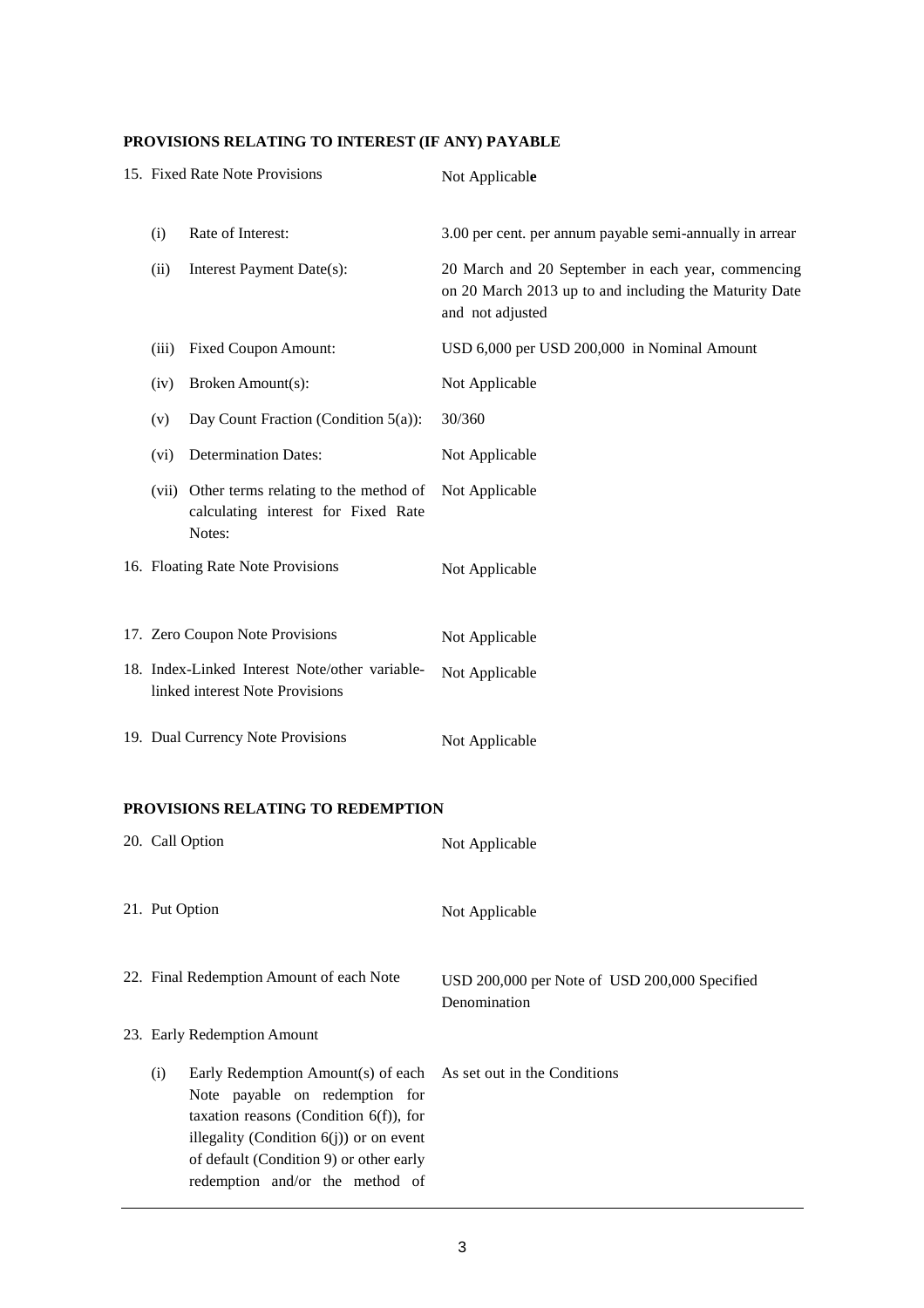calculating the same (if required or if different from that set out in the Conditions):

- (ii) Redemption for taxation reasons No permitted on days others than Interest Payment Dates (Condition 6(f)):
- (iii) Unmatured Coupons to become void Not Applicable upon early redemption (Materialised Bearer Notes only) (Condition 7(f)):

### **GENERAL PROVISIONS APPLICABLE TO THE NOTES**

| 24. Form of Notes:                                                                                                          |                                                                                                                                                                                                    | <b>Dematerialised Notes</b>                                                                                         |  |
|-----------------------------------------------------------------------------------------------------------------------------|----------------------------------------------------------------------------------------------------------------------------------------------------------------------------------------------------|---------------------------------------------------------------------------------------------------------------------|--|
| (i)                                                                                                                         | Form of Dematerialised Notes:                                                                                                                                                                      | Bearer form (au porteur)                                                                                            |  |
| (ii)                                                                                                                        | <b>Registration Agent:</b>                                                                                                                                                                         | Not Applicable                                                                                                      |  |
| (iii)                                                                                                                       | Temporary Global Certificate:                                                                                                                                                                      | Not Applicable                                                                                                      |  |
| (iv)                                                                                                                        | Applicable TEFRA exemption:                                                                                                                                                                        | Not Applicable                                                                                                      |  |
| 25. Financial Centre(s) or other special<br>provisions relating to Payment Dates:                                           |                                                                                                                                                                                                    | TARGET, London and New York<br>Subject to adjustment with the Modified Following<br><b>Business Day Convention.</b> |  |
| 26. Talons for future Coupons or Receipts to be<br>attached to Definitive Notes (and dates on<br>which such Talons mature): |                                                                                                                                                                                                    | Not Applicable                                                                                                      |  |
|                                                                                                                             | 27. Details relating to Partly Paid Notes:<br>amount of each payment comprising the<br>Issue Price and date on which each<br>payment is to be made and consequences<br>(if any) of failure to pay: | Not Applicable                                                                                                      |  |
| 28. Details relating to Instalment Notes:<br>amount of each instalment, date on which<br>each payment is to be made:        |                                                                                                                                                                                                    | Not Applicable                                                                                                      |  |
|                                                                                                                             | 29. Redenomination,<br>renominalisation<br>and<br>reconventioning provisions:                                                                                                                      | Not Applicable                                                                                                      |  |
|                                                                                                                             | 30. Consolidation provisions:                                                                                                                                                                      | Not Applicable                                                                                                      |  |
| 31. Masse:                                                                                                                  |                                                                                                                                                                                                    | Applicable                                                                                                          |  |
|                                                                                                                             |                                                                                                                                                                                                    | The initial Representative will be:<br><b>BNP Paribas Securities Services</b><br>Global Corporate Trust             |  |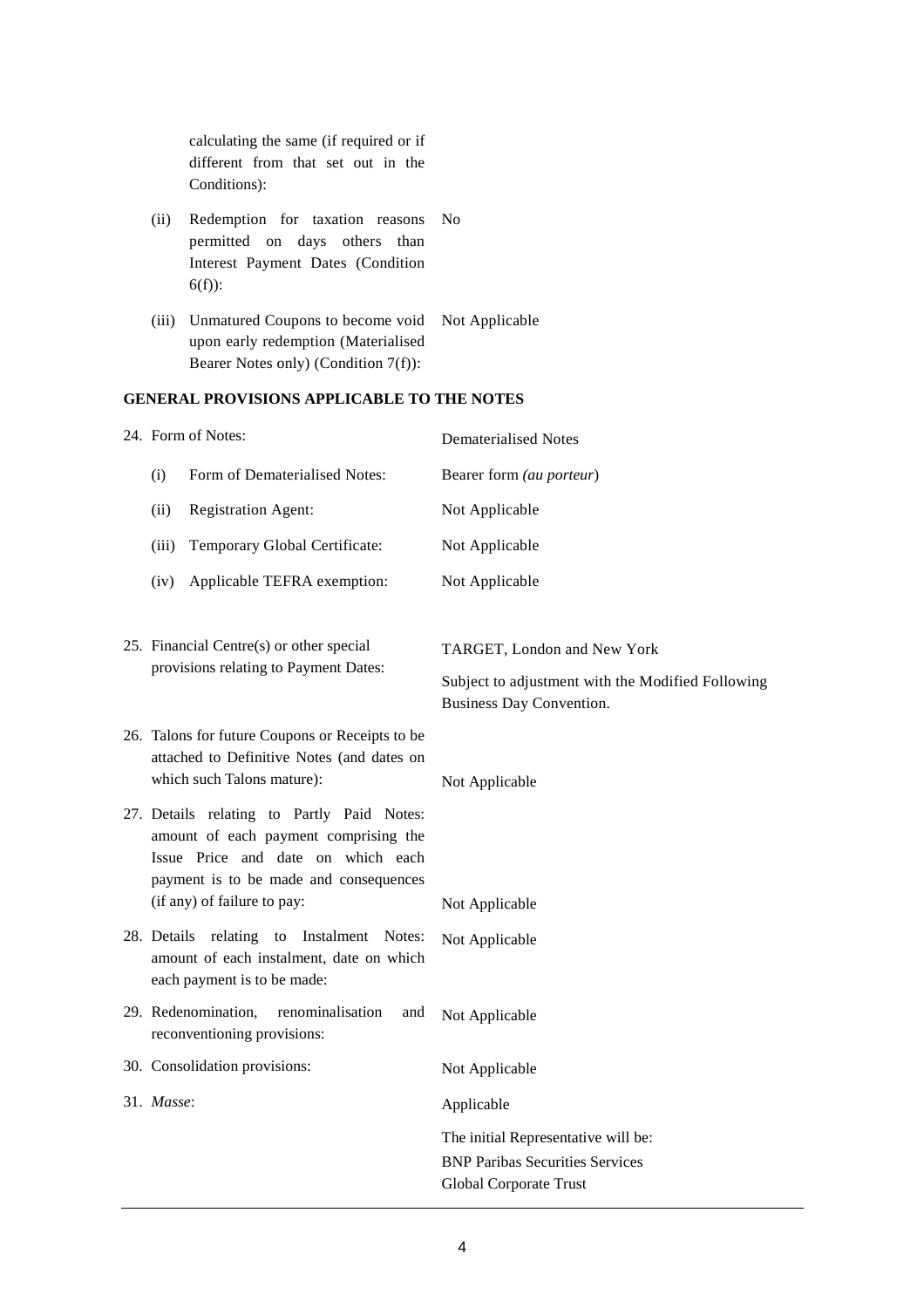|                                                                                            | Les Grands Moulins de Pantin<br>9 rue du Débarcadère<br>93500 PANTIN<br>France<br>represented by Mr. Sylvain THOMAZO      |
|--------------------------------------------------------------------------------------------|---------------------------------------------------------------------------------------------------------------------------|
|                                                                                            | The alternate Representative will be:<br>Sandrine D'HAUSSY<br>69 avenue Gambetta<br>94100 Saint Maur des Fossés<br>France |
| 32. Other final terms:                                                                     | Not Applicable                                                                                                            |
| <b>DISTRIBUTION</b>                                                                        |                                                                                                                           |
| 33. (i) If syndicated, names of Managers:                                                  | Not Applicable                                                                                                            |
| (ii) Stabilising Manager(s) (if any):                                                      | Not Applicable                                                                                                            |
| (iii) Date of Subscription Agreement:                                                      | Not Applicable                                                                                                            |
| 34. If non-syndicated, name and address of<br>Dealer:                                      | J.P. Morgan Securities plc<br>25 Bank Street, Canary Wharf<br>London E14 5JP                                              |
| 35. Additional selling restrictions:                                                       | Not Applicable                                                                                                            |
| 36. Commission and concession:                                                             | Not Applicable                                                                                                            |
| <b>GENERAL</b>                                                                             |                                                                                                                           |
| 37. The aggregate principal amount of Notes<br>issued has been translated into Euro at the |                                                                                                                           |

#### **PURPOSE OF FINAL TERMS**

These Final Terms comprise the final terms required for issue and admission to trading on Euronext Paris of the Notes described herein pursuant to the Euro 40,000,000,000 Euro Medium Term Note Programme of BPCE.

### **RESPONSIBILITY**

The Issuer accepts responsibility for the information contained in these Final Terms.

rate of  $\lceil \cdot \rceil$  producing a sum of: EUR 8,622,000.00

Signed on behalf of BPCE

Duly represented by : Roland Charbonnel, Director Group Funding and Investor Relations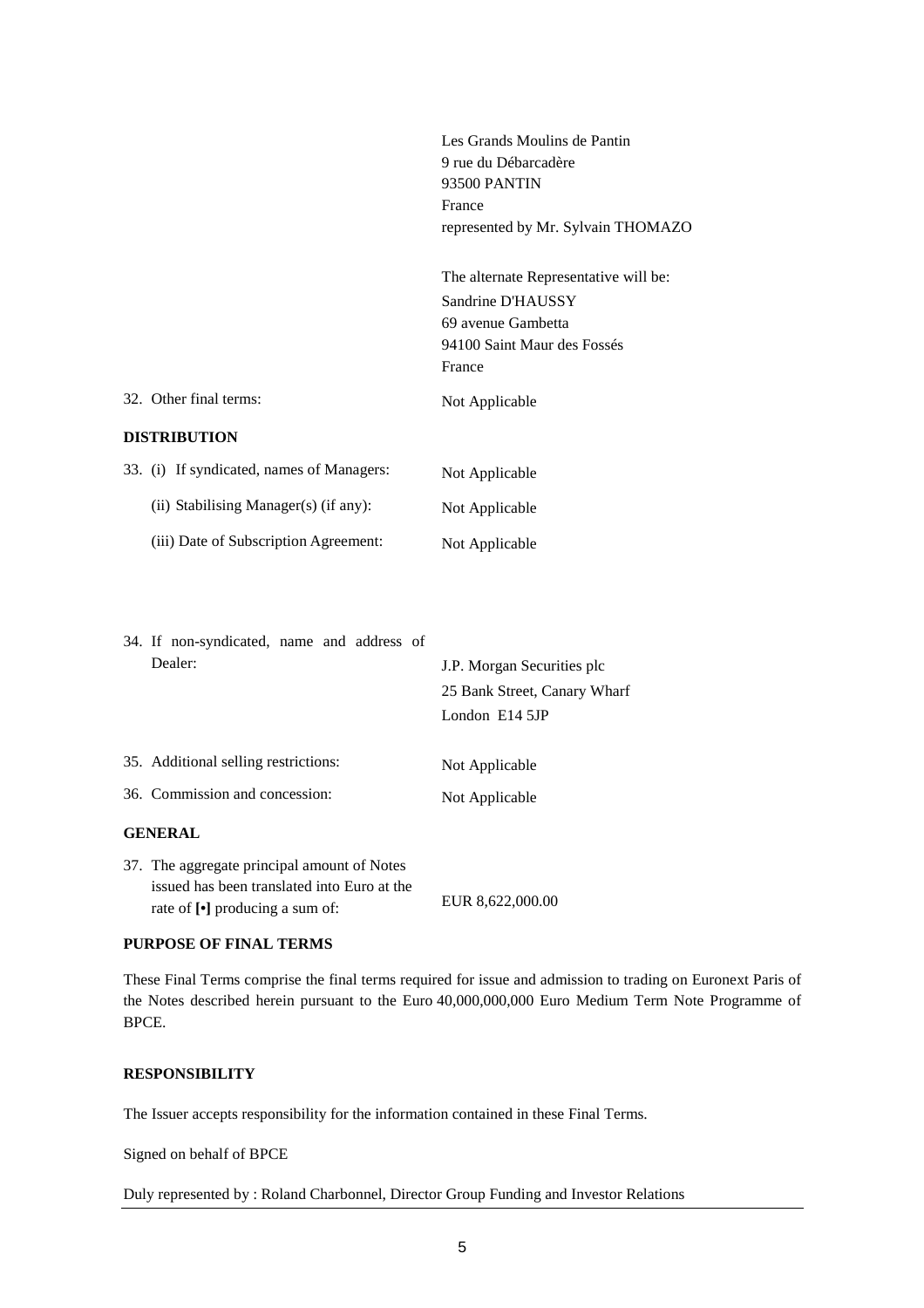# **PART B – OTHER INFORMATION**

### **1 LISTING AND ADMISSION TO TRADING**

(i) Listing: Euronext Paris

(ii) Admission to trading: Application is expected to be made by the Issuer (or on its behalf) for the Notes to be admitted to trading on Euronext Paris with effect from the Issue Date.

| (iii) Estimate of total expenses |  | EUR 3,550      |
|----------------------------------|--|----------------|
| related to admission to trading: |  |                |
| (iv) Other regulated markets on  |  | Not Applicable |
| which, to the knowledge of the   |  |                |
|                                  |  |                |

Issuer, securities of the same class of the Notes are already admitted to trading:\*

# **2. RATINGS**

Ratings: Not Applicable

# **3. INTERESTS OF NATURAL AND LEGAL PERSONS INVOLVED IN THE ISSUE**

So far as the Issuer is aware, no person involved in the offer of the Notes has an interest material to the offer.

# **4. REASONS FOR THE OFFER, ESTIMATED NET PROCEEDS AND TOTAL EXPENSES**

| (i) Reasons for the offer:      | The net proceeds of the issue of the Notes will be used for the<br>Issuer's general corporate purposes. |
|---------------------------------|---------------------------------------------------------------------------------------------------------|
| (ii) Estimated net proceeds:    | USD 11,000,000                                                                                          |
| (iii) Estimated total expenses: | Not Applicable                                                                                          |

## **5. YIELD**

Indication of yield: 3.00 per cent. per annum